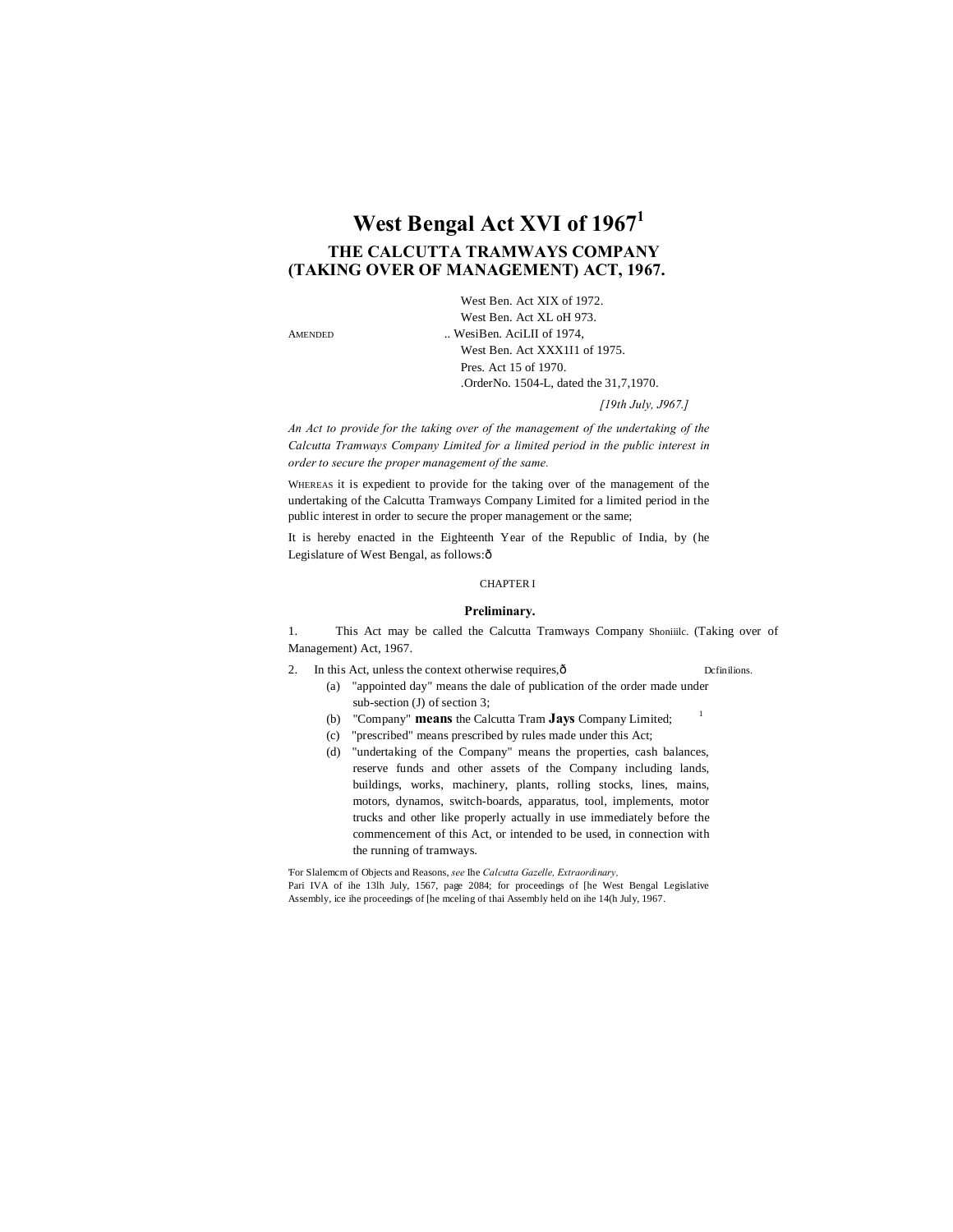[West Ben. Act

*[Chapter I!.—The taking over of the management of Use undertaking of the Calcutta Tramways Company.—Sections 3, 4.)*

### CHAPTER II

# **The taking over of the management of the undertaking of the Calcutta Tramways Company.**

3. CO The Slate Government may, by order published in [he *Official Gazette,* lake over the management of the undertaking of the Company and appoint an officer not below the rank of a Deputy Secretary to the Stale Government (hereinafter referred to as the Administrator) for managing the undertaking of the Company.

(2) An order issued under sub-section (1) shall remain in force for a period of '[nine years] from the date of its publication in the *Official Gazette:*

Provided that the State Government may, with the approval of the State Legislature, cancel such order at any lime before the expiry of the said period of '[nine years].

With effect from the appointed dayô

all persons in charge of the management of the undertaking of the Company, including persons holding offices as directors, agents or managers or any other managerial personnel of the Company immediately before the appointed day, shall

cease to exercise any power of management and control in relation to the undertaking of the Company;

Effect of order 4. (1) issued under , ,

Ben.

scclion 3.

the undertaking of the Company shall be deemed to be in (he custody of the Administrator who shall, as soon as may be after the appointed day, take all such steps as may be necessary to take the same into his custody or control;

the Administrator shall have all the powers of management and control in relation to the undertaking of the Company including any such powers as were exercised by the directors,

agents or managers or any other managerial personnel of the

Company immediately before the appointed day;

**(b)** The  $(b)$  words 'Tour years" were first substituted for Llic words "ihrcc years" by ss. 2(i) it (ii)  $of$  ihc Caleulla Tramways Company (Taking over of Management) (Amendment) Acl, 1970 (President's Acl 15 oT 1970). Then ihe words "six years" were substituted Tor the words Tour years" by ss. 2(i) &. (ii) of Ihe Caleulla Tramways Company (Taking aver of Management

(c) (Amendment) Acl. 1972 (West Ben. Act XIX of 1972). Thereafter, Ihc words "seven  $(c)$  years" were substiluled for the words "six years" by ss, 2(i) & (ii) of Ihc Calcutta

Tramways Compiny (Taking over or Management) (Amendmenl) Act, 1973 (West

Act XL of 1973). Then, the words "cighl years" were substituted for the words "seven years" hy ss. 2(i) & (ii) of [he Calcutta Tramways Company (Taking over of Management)

(Amendment) Act, 1974 (Wesi Ben. Acl Lit or 1974). Finally, the words within the square bracken were substituted for ihe words "cighl years" by ss. 2(i) & (ii) of the Calcutta Tramways Company (Taking over or Management) (Amendmenl) Acl. 1975 (Wesl Hen. Act XXXriI of 1975).

State Government lo take over die manageoniie undertaking.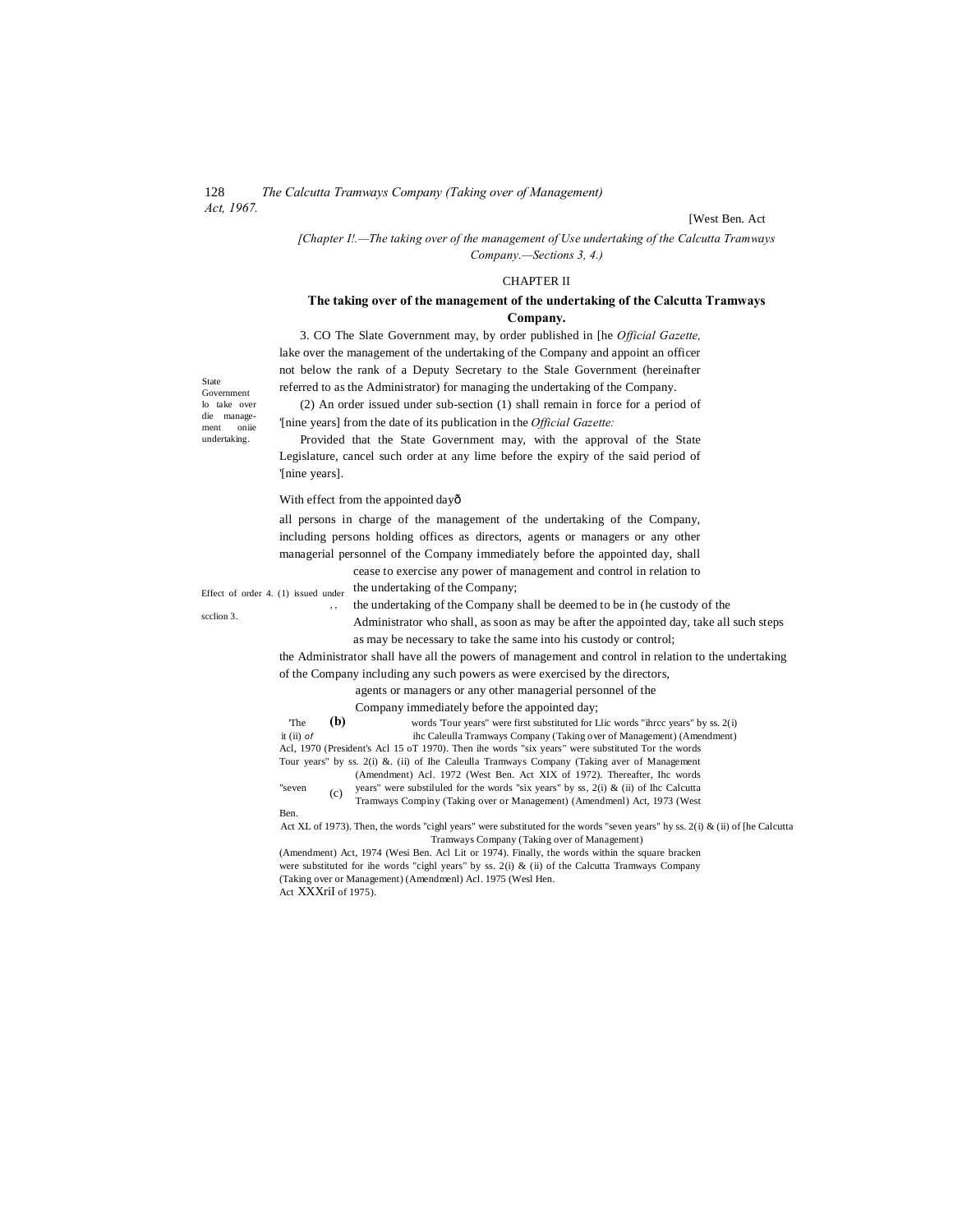1967.]

# *(Chapter II.—The taking over of the management of the undertaking of the Calcutta Tramways Coijipany.—Sections 5-8.)*

(d) persons employed by the Company in connection with the undertaking of the Company and continuing in officc immediately before the appointed day shall continue to remain under the lerms and conditions; of service in .force immediately before Ihe appointed day.

(2) Subject lo the otber provisions of this Acl and to the control of ihe Stale Government, the Administrator shall take such steps as may be necessary for the purpose of efficiently managing the business of the Company and shall exercise such other powers including the power lo borrow money and have such other duties as may be prescribed.

5. No person who ceases to exercise any power of management or control in relation to the undertaking of the Company by reason of the provisions contained in clause (a) of sub-section (1) of section 4, shall be entitled to claim any compensation on thai account:

No right lo Provided that nothing contained in this section shall affect the right of any such person to recover from Ihe Company moneys recoverable otherwise than by way of such compensation,

6. Upon the expiration of the period of '[nine years] from the dale of publication of Ihe order issued under sub-section (1) of section 3 or upon its earlier cancellation by Ihe State Government under the proviso to sub-section (2) of the said section, the management of the undertaking of Ihe Company shall revert to ihe Company.

-7. (I) The State Government may appoint one or more persons to be called Deputy Administrators, to assist the Administrator in carrying out his functions under this Act.

(2) A Depuly Administrator shall exercise such powers and discharge such duties as may be entrusted to him by the Administrator.

8. (1) The State Government may, on the application made by the Administrator in this behalf, advance moneys 10 the Company for ihe purpose of efficiently managi ng the business o f the Company and all sue h moneys shall be repaid by the Company with such inierest as may be prescribed.

trator, 'The words "four yenrs" were first substituted for the words "three years" by s, 3 of Lhc Calculla Tramways Company (Taking ovcrofManagcmenl) (Amendment) Acl, I97U (President's Acl 15 of 197t>),Then the words "six years" were fjrsi subsiiiulcd for the words "four year;" by s. 3 or Ihe Calcutta Tramways Company (Taking over or Management) (Amendment) Act, 1972 (West Ben. Acl XIX of 1972). Thereafter, the words "seven yenrs" were substituted for the words "sin years" by s. 3 or the Calcutta Tramways Company (Taking overoT Management) (Amendment) Acl. 1973 (West Ben. Act XL of 197.1). Then, the words "eight years" were substituted for the words "seven years" by s. 3 of Ihe Calcutta Tramways Company (Taking ovuf of Management) (Amendment) Act. 1974 (West Bun, Act Lit oT 1\*174). Finally, the words within the square braekels were substituted for the words "eight years", by s. 3 of the Calcutta Tramways Company (Taking over oT Management) (Amendment) Act, 1975 (West Ben. Acl XXXIII of 1975).

Management ( revert lo the

Company,

compensa-<br>tion for tion termination of officc.

Persons to assist Ihe Adminis-

Advances by Stale Government.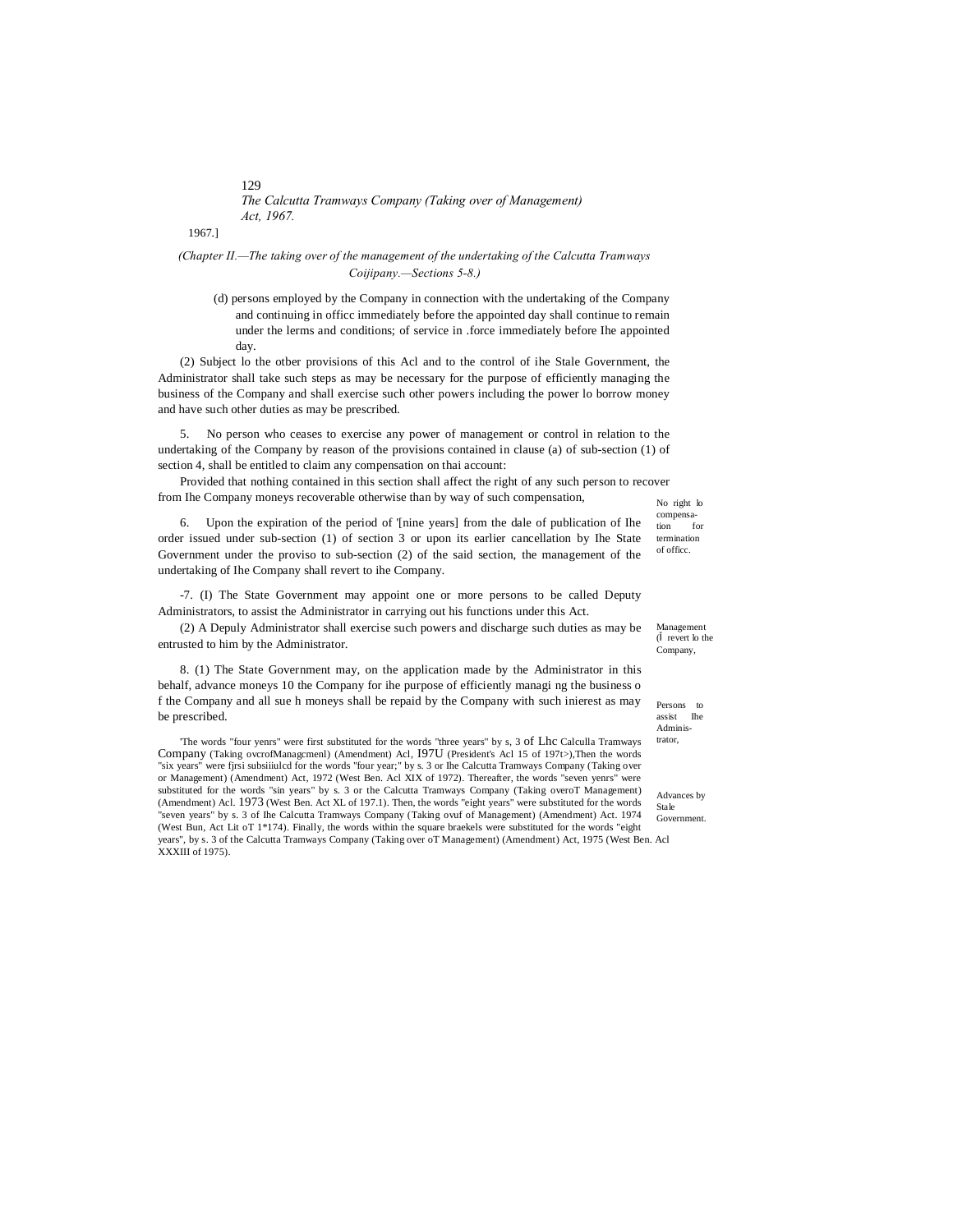### *(Chapter III. —Miscellaneous. —Sections 9, 10.)*

(2) Any money advanced to the Company undersub-section(l) shall, "

130 *The Galcutta Tramwaxs Gompa mud dehina aver at* Mayaan neetto Gov-

*Act, 1967.*

# ernment on account of taxes or fees, be a first charge upon the undertaking of the Company. CHAPTER III

#### Miscellaneous.

9. (1) When an order has been made under sub-section (l)-of section 3 in relation to the undertaking of the Company, every person having possession, custody or control of the undertaking of the Company or any part thereof, shall forthwith deliver ihe same to the Administrator or to such officer as may be authorised by the Administrator in this behalf.

(2) Any person who, at ihe commencement of this Act, has in his possession or under his control any books, documents or other papers relating to the undertaking of Ihe Company, including any letters, memoranda, notes or other communications between him and Ihe Company shall, notwithstanding anything contained in any law for the time being in force, be liable to account for the said books, documents and other papers (including such letters, memoranda, notes or other communica- lions) to the Administrator and shall deliver them to the Administrator or  $\qquad \qquad$  ; to such officer as may be

**Duly lo** deliver possession of properly and documen relating (hereto.

'

com-

(3) The State Government may take all necessary steps for securing **incurrent** custody of the undertaking

Powcisor io. (I) For the purpose of ascertaining whether any property is

inspcctiDn. pj-jsed j<sub>n</sub> undertaking of the Company or for any other purpose mentioned in this Act or the rules made thereunder, any person authorised by the State Government in this behalf shall have the right toô

(a) enter and inspect any premises;

- (b) require any person having the possession, custody or control of any register or record relating to the undertaking of the Company to produce such register or record;
- (c) require the occupier of any property comprised in the under
	- taking of the Company to submit to Ihe person so authorised such accounts, books ar other documents or lo furnish to him such information as he may reasonably think necessary; and
- (d) examine any person having the control of, or employed in connection with, the undertaking of the Company and require him lo make any statement relating lo the undertaking of the Company.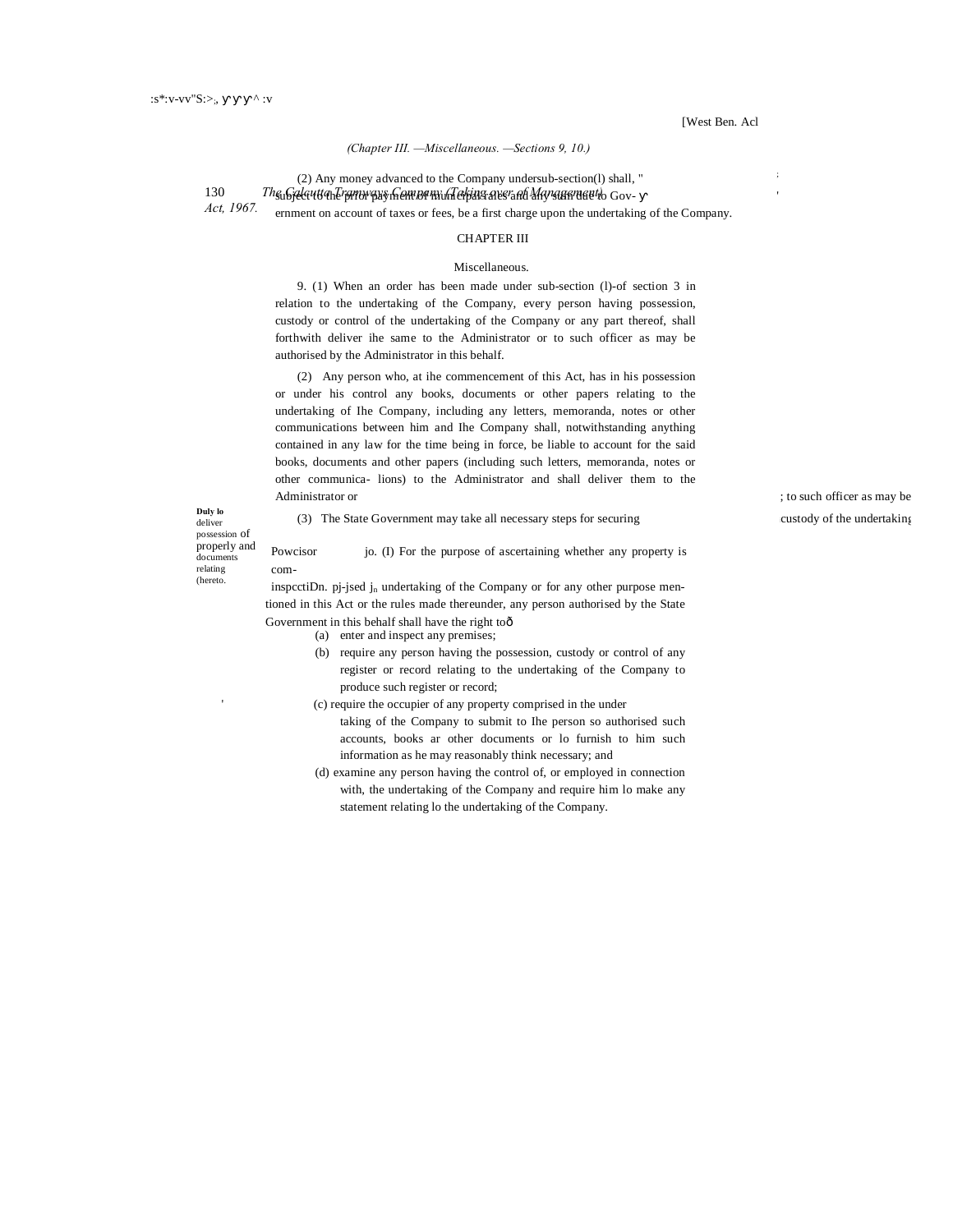of 1967.]

*(Chapter ill.—Miscellaneous.—Sections 11-13.)*

11.  $(1)$  If any person, $\hat{0}$ 

Penally for false state-

- ments. (a) when required by this Act or by any order made under this Act lo make any statement or furnish any information, makes any statement or furnishes any information which is raise in any material particular and which he knows or believes to be false or does not believe to be true; or
- (b) makes any such statement as aforesaid in any book, account, record, return or other document which he is required by any order made under this Act to submit,

he shall be punishable with imprisonment for a term which may extend to two years, or with fine which may extend lo two thousand rupees, or with both.

(2) Any person, whoô

- (a) having in his possession, custody or control any properly forming part of the undertaking of the Company, wrongfully withholds such property from the Administrator, or
- (b) wrongfully obtains possession of any property forming part of the undertaking oF the Company, or
- (c) wilfully withholds or fails to produce to any person authorised under this Act, any register, record or other document which may be in his possession, custody or control, or
- (d) fails, without any reasonable cause, to submit any accounts, books or other documents, when required to do so,

shall be punishable with imprisonment for a term which may extend to two years, or with fine which may extend to two thousand rupees, or with both.

(3) All offences under this section shall be cognizable,

Power of Adminis-12. The Administrator shall have the power to institute, defend, or lake part in, any suil or proceeding by or against the Company, relating lo the undertaking of the Company.

trator lo institute, defend, etc., suits and proceedin gs.

13. No suit, prosecution or other legal proceedings shall lie against the State Government or the Administrator or any other person for anything which is in good faith done or intended lo be done under this Act or ihe rules made thereunder.

Protection of action taken underihe Acl.